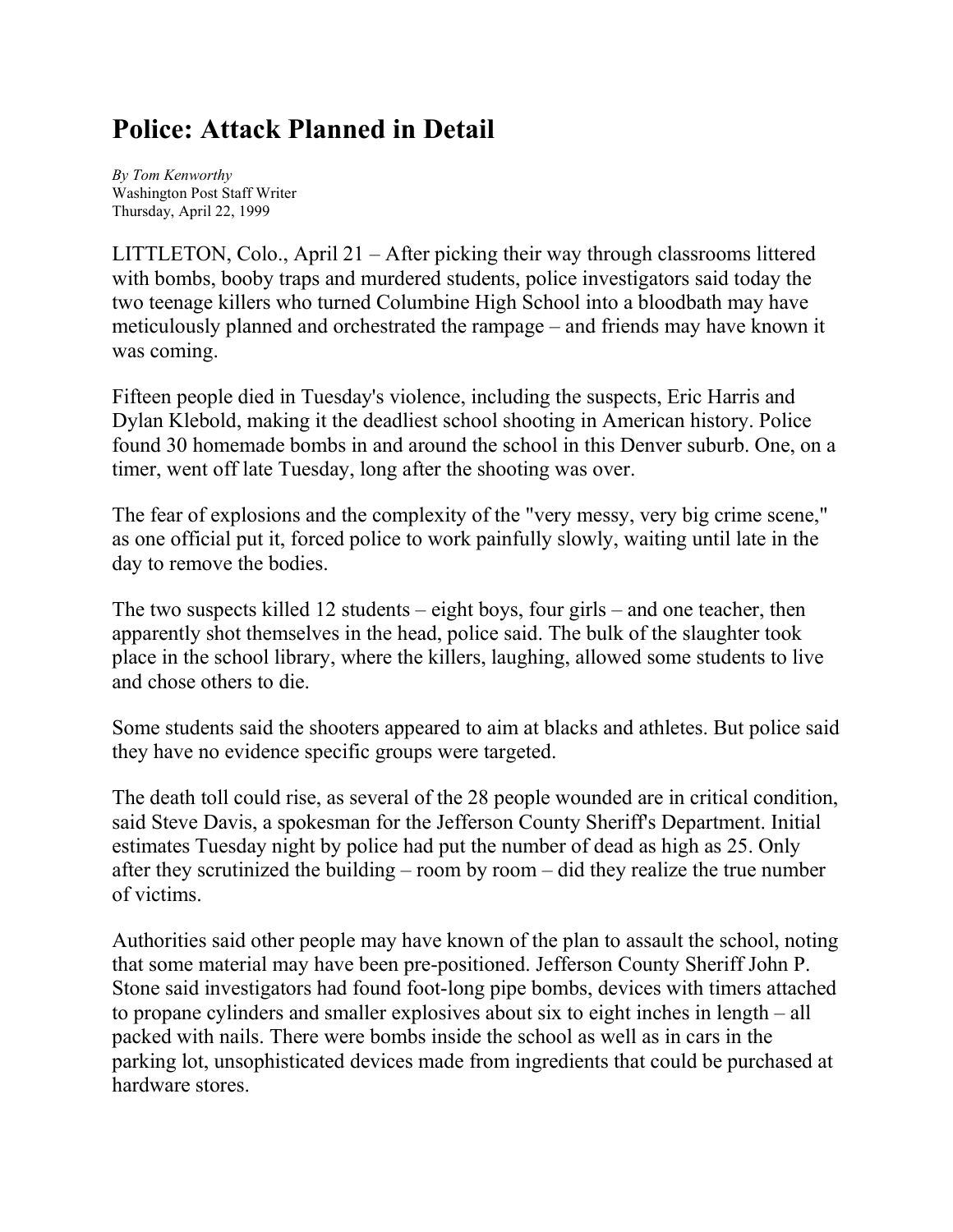As they stormed into the school, the gunmen carried two sawed-off shotguns, a semiautomatic carbine and a pistol, according to a senior federal law enforcement official.

"This is not something done overnight. There was a lot of planning put into this," Stone said.

"I think there is evidence to suggest there were other people, at least aware of what was going on," said District Attorney David J. Thomas of the state First Judicial District.

Police on Tuesday had detained and questioned at least two students, believed to be friends of the gunmen. They were later released.

Authorities disclosed today that Klebold and Harris were arrested last January and placed on probation for breaking into an automobile. Harris had put instructions for building a bomb on his personal Web page. But friends of Klebold and Harris – the sons of middle-class professionals – said that, despite their dark interests, the youths showed little sign of being capable of an explosion of real violence.

The Klebold family issued a statement through a Denver law firm.

"We cannot begin to convey our overwhelming sense of sorrow for everyone affected by this tragedy," it said. "Our thoughts, prayers and heartfelt apologies go out to the victims, their families, friends, and the entire community."

Other unanswered questions swirled through Littleton. Many residents asked why the police handled the situation as they did – waiting to enter the school for hours even as some victims were bleeding to death. Police struggled to defend their initial response, insisting that any delays in pouring SWAT teams into the building stemmed from the utter chaos of the crime scene, the multiple jurisdictions that responded and the need to mobilize specialized units.

A "makeshift" SWAT team composed of early arriving officers penetrated the building within 20 minutes of the first panicked call to the county's 911 dispatch center. Regular SWAT teams did not enter the school building until approximately 1 p.m., an hour and a half after the shootings were first reported.

"We want to do it safely, we don't want SWAT officers shooting at SWAT officers," said Lakewood Police Sergeant George Hinkle.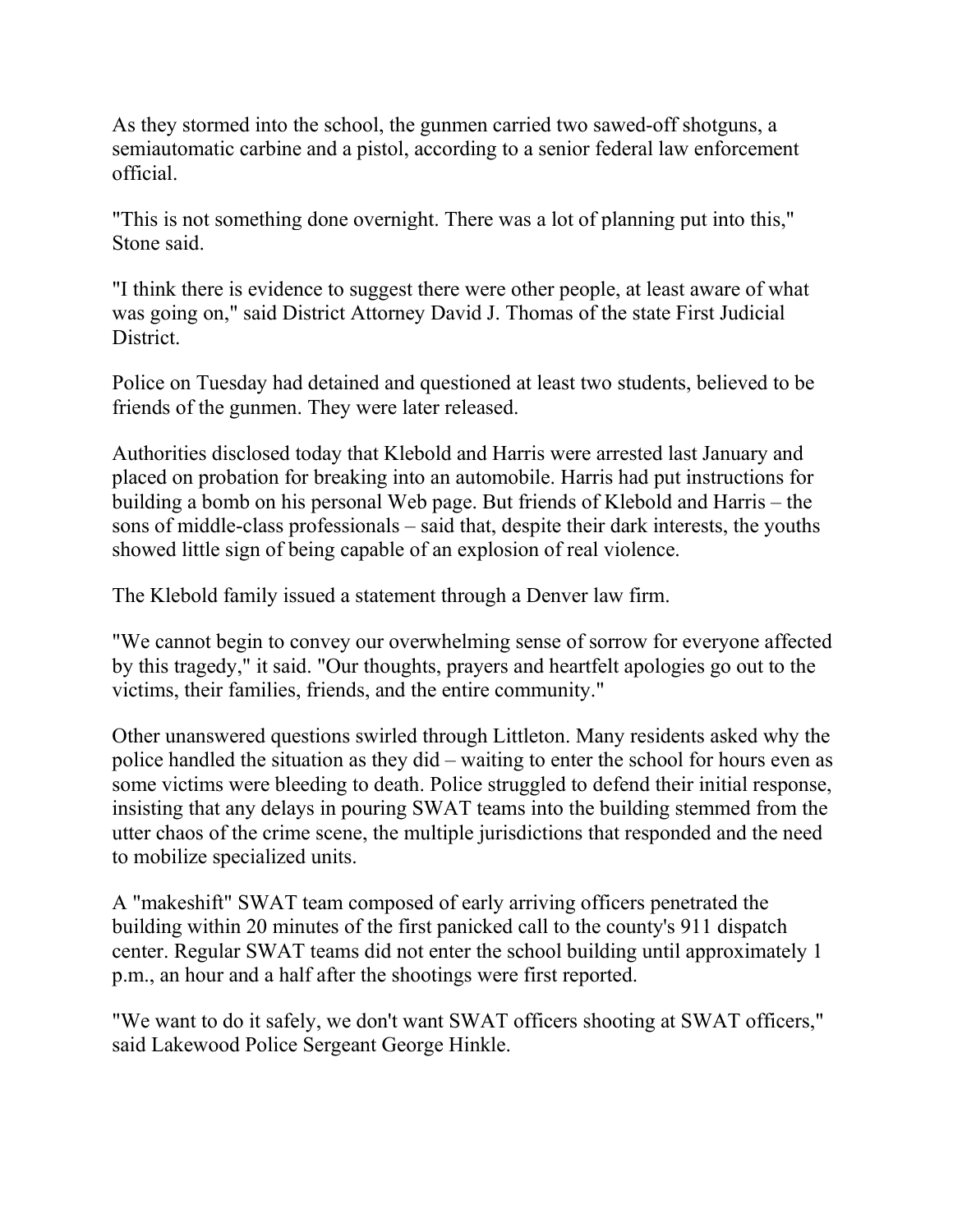There were questions too about whether the school's officials should have known that Klebold and Harris, members of a violence-obsessed white supremacist club called the Trenchcoat Mafia, were dangerous. Said parent John Abel, "There are a lot of questions that need to be answered. Would you let the Crips or the Bloods run loose in the school? No, so why was the Trenchcoat Mafia apparently allowed to exist?"

A family friend of Isaiah Shoels, a black student who was gunned down, said Shoels' sister went to school officials and told them that her brother was being racially harassed. The friend said the officials did nothing. Isaiah's father, Michael Shoels, told NBC News, "He had two strikes against him. He was black. And he was an athlete. That's not a reason to die."

The tragedy shocked not only this suburban community but the entire nation and much of the world.

President Clinton considered flying to Colorado. He said, "Parents should take this moment to ask what else they can do to shield our children from violent images and experiences that warp young perceptions and obscure the consequences of violence – to show our children by the power of our own example how to resolve conflicts peacefully."

Attorney General Janet Reno, who was on the way to Denver, said, "We've got to get guns out of the hands of young people. We've got to make sure they have the counseling, the support to help them come to grips with the anger of their life when it occurs."

As investigators moved through the school, hundreds of students from throughout the Denver area flocked to the site to lay wreaths, join arms, pray and leave achingly mournful notes of bereavement. Several churches held memorial services, and people of all ages formed long lines outside of blood banks, hoping to do what little they could to help the victims.

For the Littleton community the agony of the day was heightened by uncertainty. The names of the dead were not announced, and students, parents and school officials relied on rumor and witness accounts to find out who did not escape from the bloodbath.

"We don't even know who's dead yet, so we don't know about funerals," said Kendra Curry, a senior who survived the assault in a group of 60 students crammed into the choir room office.